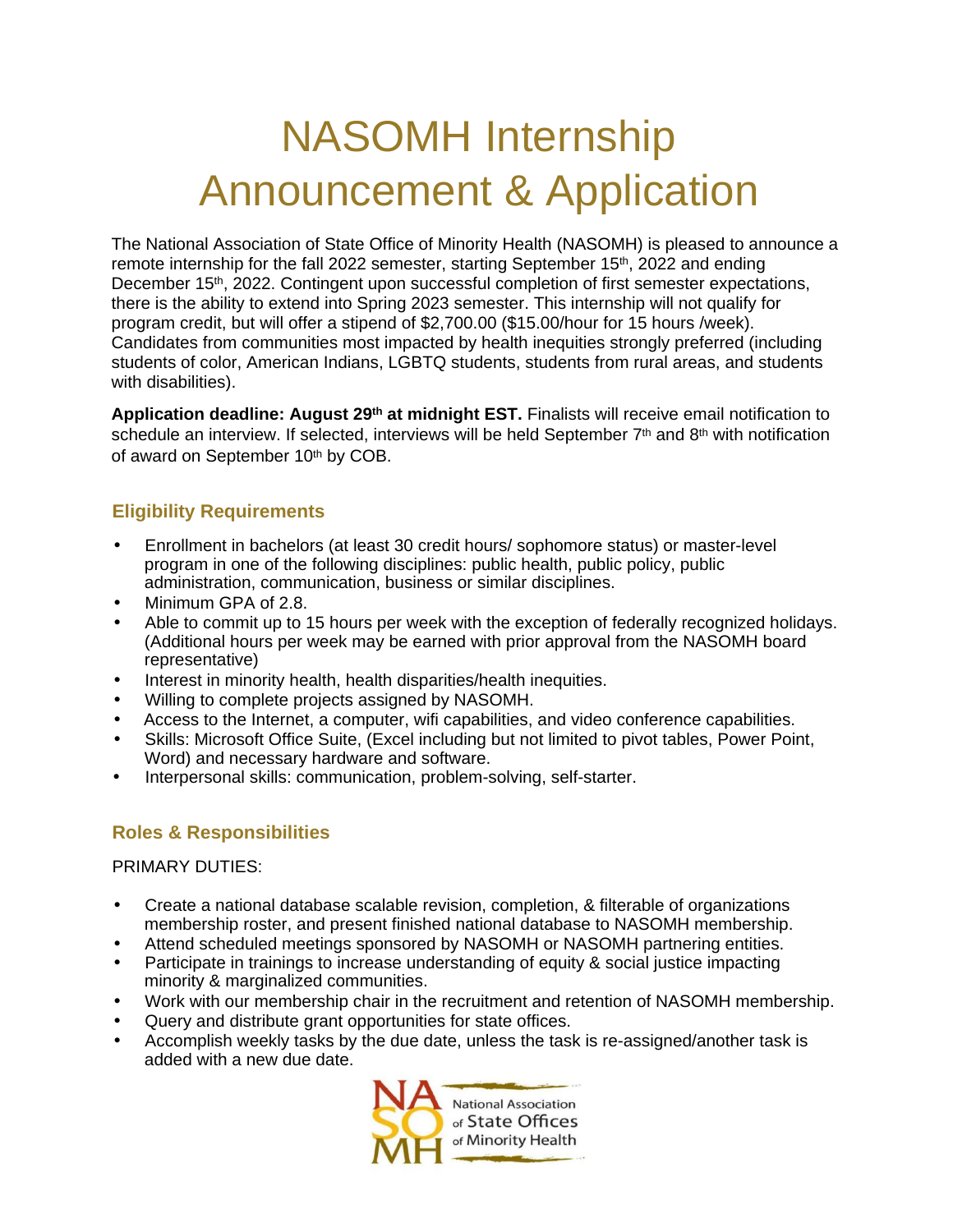- Responsible for the creation, & submission of content via NASOMH social media platforms web page, twitter & LinkedIn upon approval from webmaster.
- Research, compile and disseminate a NASOMH Newsletter.

#### ADDITONAL DUTIES:

- Submit invoice and time sheet to supervisor no later than the assigned date for invoice collection.
- Maintain professional conduct at all times.
- Work with OMH. ASTHO, NACDD HEC staff related to the implementation of initiatives, sharing of resources or specific operations of NASOMH.

## **How to Apply**

Please fill out the attached application form, and include in a packet that also contains the following:

- Resume;
- Letter of interest (no more than 1 page);
- Unofficial transcripts verifying your GPA, enrollment, and degree discipline;
- 1 professional letter of reference from a professor/previous employer;
- 1 personal letter of reference (cannot be a family member)

**Completed packets can be emailed to** NASOMH@gmail.com **by August 29, 2022 at midnight EST.**